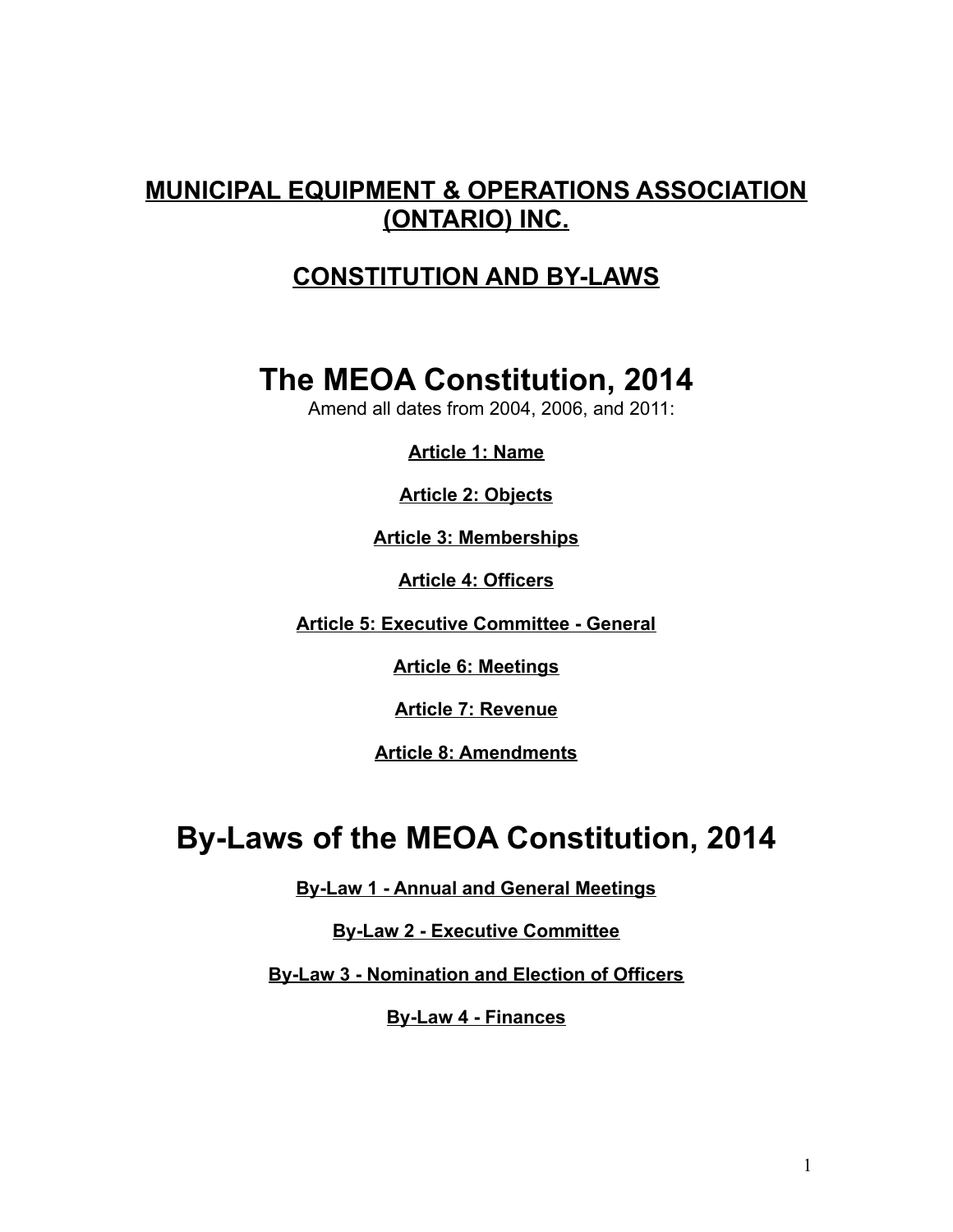# **The MEOA Constitution, 2014**

Enacted as *The MEOA Constitution 2014,* which amends the Constitution of the Municipal Equipment & Operations Association (Ontario), which came into force in 1966.

## **Article 1: Name**

**1.** The name of the organization shall be the Municipal Equipment & Operations Association (Ontario) Inc.

# **Article 2: Objects**

**2.** The object of this association shall be the advancement of Municipal services in the Province of Ontario through the holding of meetings, the gathering and dissemination of ideas, data, information and such other means found useful to the members. To promote and encourage the exchange of knowledge relative to operating divisions of the Municipal Services in the province of Ontario; to increase the competence, skills and status of members; to communicate exceptional business practices and expert resource personnel to the general membership.

#### **Article 3: Memberships**

- **3.** Members will be in four categories as follows:
- (1) Municipal

Open to all supervisory employees of any government body, (Municipal, Provincial or Federal)

(2) Supplier

Open to all suppliers of equipment and services supplied to or used by municipal corporate bodies.

(3) Honorary

Honorary memberships may be granted by the Executive to persons who have proved valuable benefactors to the Association.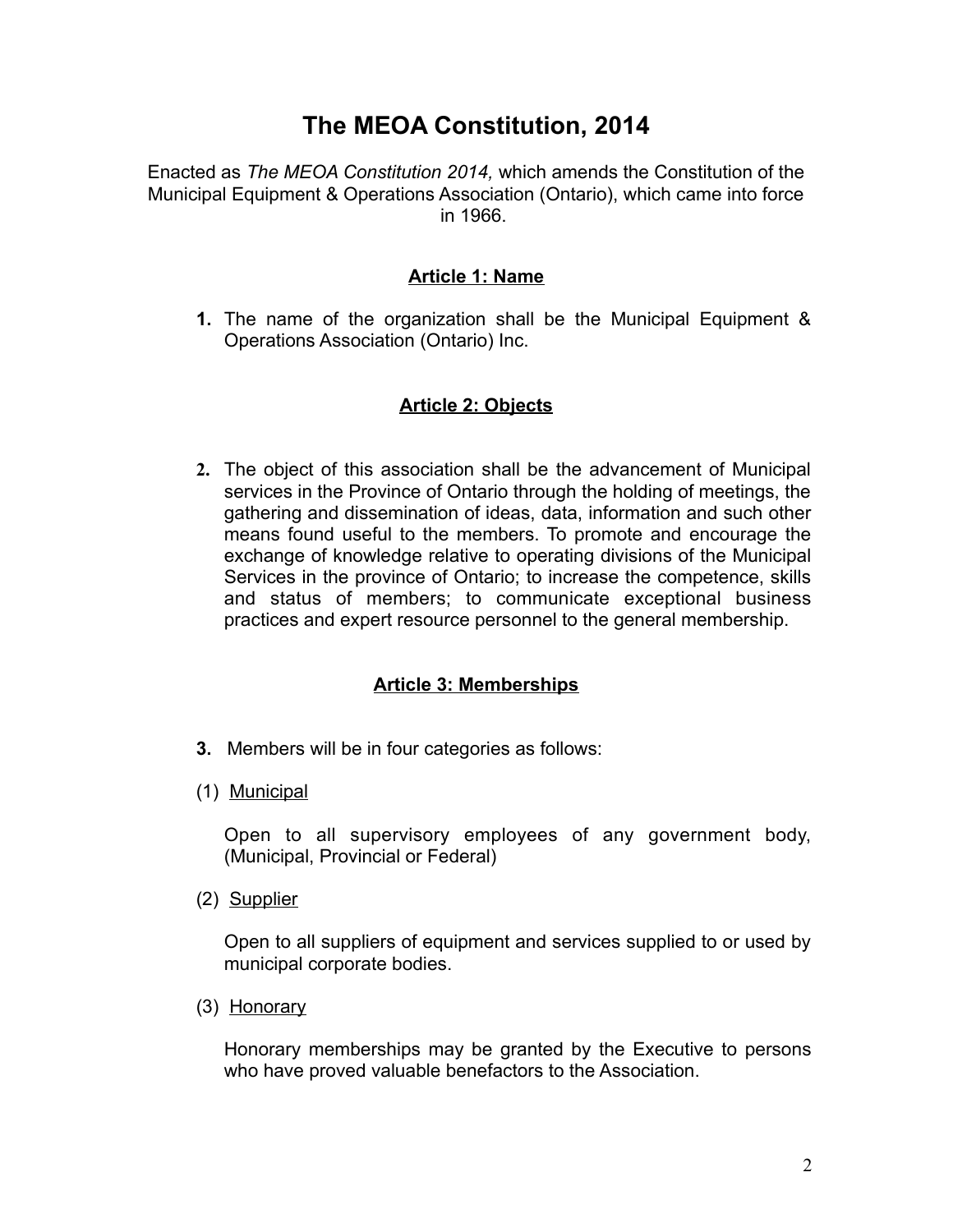New Honorary Members to be recognized at the Annual Spring Meeting of the Association.

In order to be eligible for Honorary Membership a candidate must have served at least one term on the Association Executive.

Honorary Memberships are to be considered as being for life. An Honorary Member may, however, be removed from membership by a resolution of the Executive which has been confirmed by a resolution of members at a meeting called for that purpose.

An Honorary Member shall be exempt from paying annual dues. He or she shall, however, pay regular fees for any Association functions with the exception of the Spring Meeting.

An Honorary Member shall have no vote.

Participation restriction in some events may apply

(4) Affiliate

Affiliate memberships may be granted (withdrawn) by the Executive of the Association to those applicants wishing membership status not covered in categories one, two, or three. Examples of Affiliate Membership could be but are not limited to retirees and such applicants having or wishing to maintain an interest in the Association.

An Affiliate Member shall pay annual dues as set by the Association. He or she shall pay regular fees for all Association Functions.

An Affiliate Member shall not be able to hold office in the **Association** 

An Affiliate Member shall have no vote.

Participation restriction in some events may apply

 (5) A membership listing will be posted on the MEOA website on an annual basis for all paid members.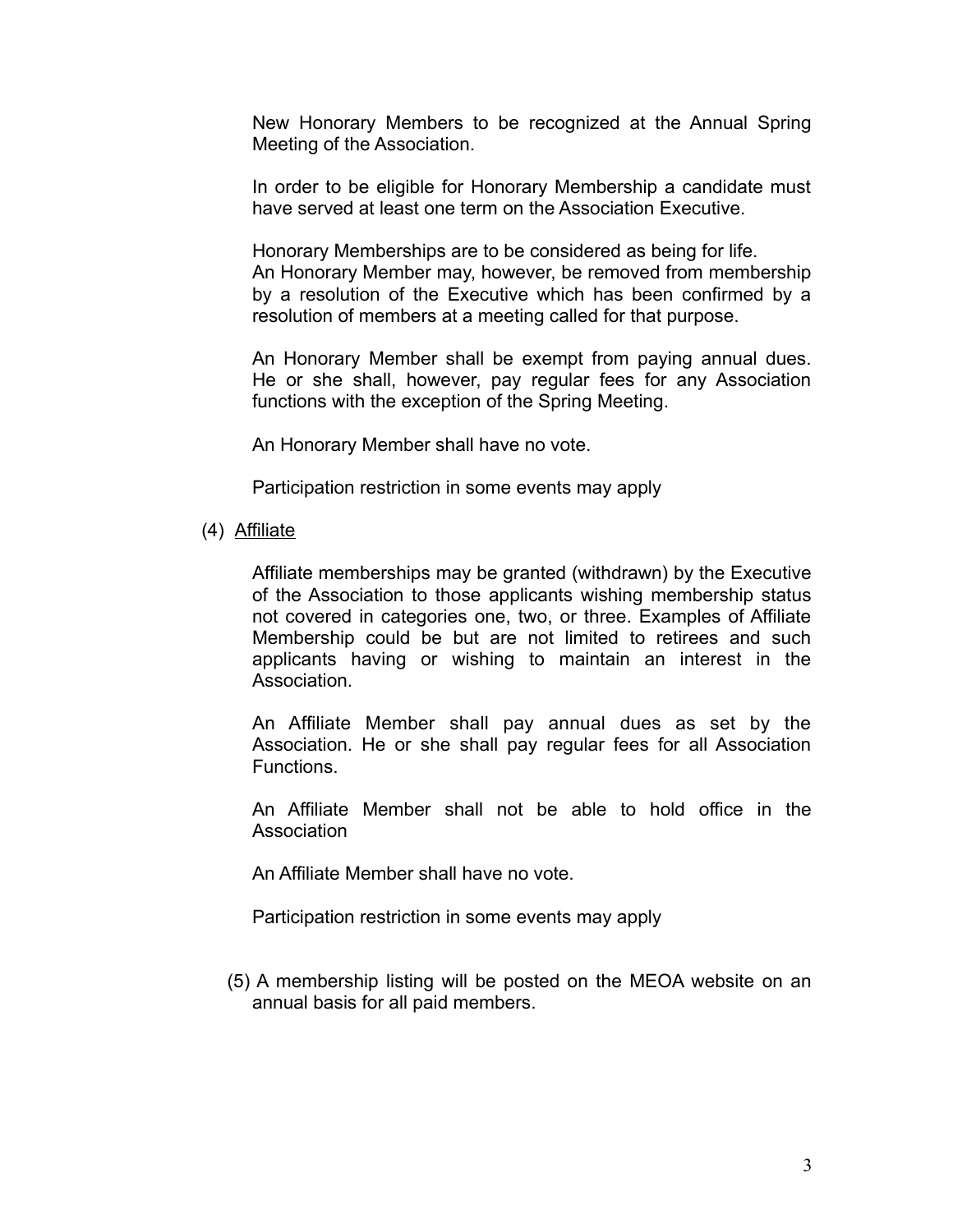## **Article 4: Officers**

- **4.** (1) Officers of the Association shall be President, Vice-President, Secretary, Treasurer, Promotion and Marketing Director, Safety and Compliance Director (Municipal), in addition to three Municipal Directors, three Supplier Directors.
	- (2) Officers of the Association shall comprise the Executive of the Association.
	- (3) All officers shall serve without compensation.
	- (4) Term of Office:
		- **President, Vice-President, Past President, one (1) year**
		- **Secretary, Treasurer, Promotion and Marketing Director,** Safety and Compliance, two (2) year, elected within the executive.
		- **Three Supplier, three Municipal, two (2) year, not to exceed** two (2) consecutive terms.
		- (5) President of the Association must be a Municipal member. The position of secretary will be a Supplier member. The Treasurer will be a Municipal member. The Promotion and Marketing Director can be either a Municipal or Supplier member. The executive will consist of twelve (12) members from different Municipalities or Supplier Companies.

# **Article 5: Executive Committee - General**

- **5.** (1) The Executive Committee shall define the policies and shall have full administration authority in all matters of the Association.
	- (2) The construction and interpretation of the Constitution and By-laws by the Executive Committee shall be final and binding unless such construction and interpretation is rescinded at a subsequent annual spring meeting or special meeting of the Association.
	- (3) The President shall call meetings and the President shall preside at all meetings. The President shall also preside as Chairperson at all executive meetings and shall perform such other duties as usually pertain to the office of President.
	- (4) The President shall appoint committee chairpersons and shall not vote except in cases of equal division. The President shall approve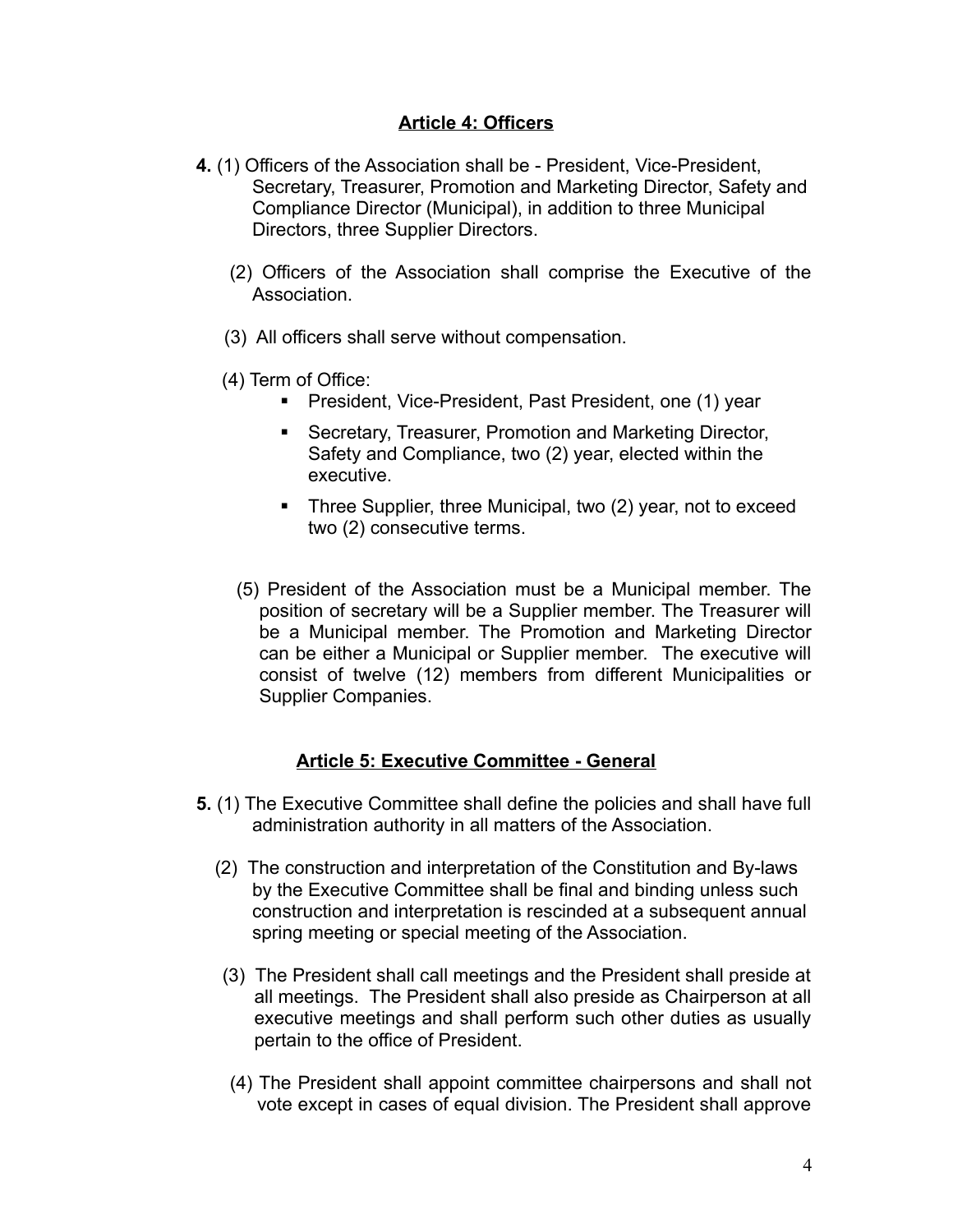minutes of meetings, ensure that the finances of the organization are open to viewing at the Spring Meeting and that volunteers will be asked to review the books, and transact such other business as may apply to the office of the President.

- (5) The First Vice-President shall preside at all meetings of the Executive Committee or Association in the President's absence.
- (6) The Secretary will maintain accurate minutes of the proceedings of all meetings of the Association. Such minutes shall be kept in a proper minute book and shall be duly signed by the President and the Secretary.
	- (1) The Secretary shall circularize notification of any meetings to all members of the Association.
	- (2) The Secretary shall serve as a member of the Nominating **Committee.**
- (7) The Treasurer shall protect all monies payable to the Association and shall disburse same as ordered by the Executive Committee or on motion passed at an annual or general meeting. The Treasurer shall keep a record of all receipts and expenditures and shall present a financial statement at annual meetings.
- (8) Promotion and Marketing Director's responsibilities are to assemble and coordinate all written and advertised material for communication
- (9) The Executive Committee may appoint the following Standing Committees:
	- (1) Membership Committee chaired by a Supplier Director To solicit and encourage membership.
	- (2) Programme Committee, to be developed and chaired by the Vice President and respective Municipal Director - to draw up programme procedures for all meetings and events.
	- (3) Associate Members Committee, chaired by a Supplier Director to encourage membership and to arrange presentations and display of equipment and materials.
	- (4) Committee on Safety, Training and Compliance, chaired by a Municipal Director – to share safety and training programs and to provide the membership with information regarding training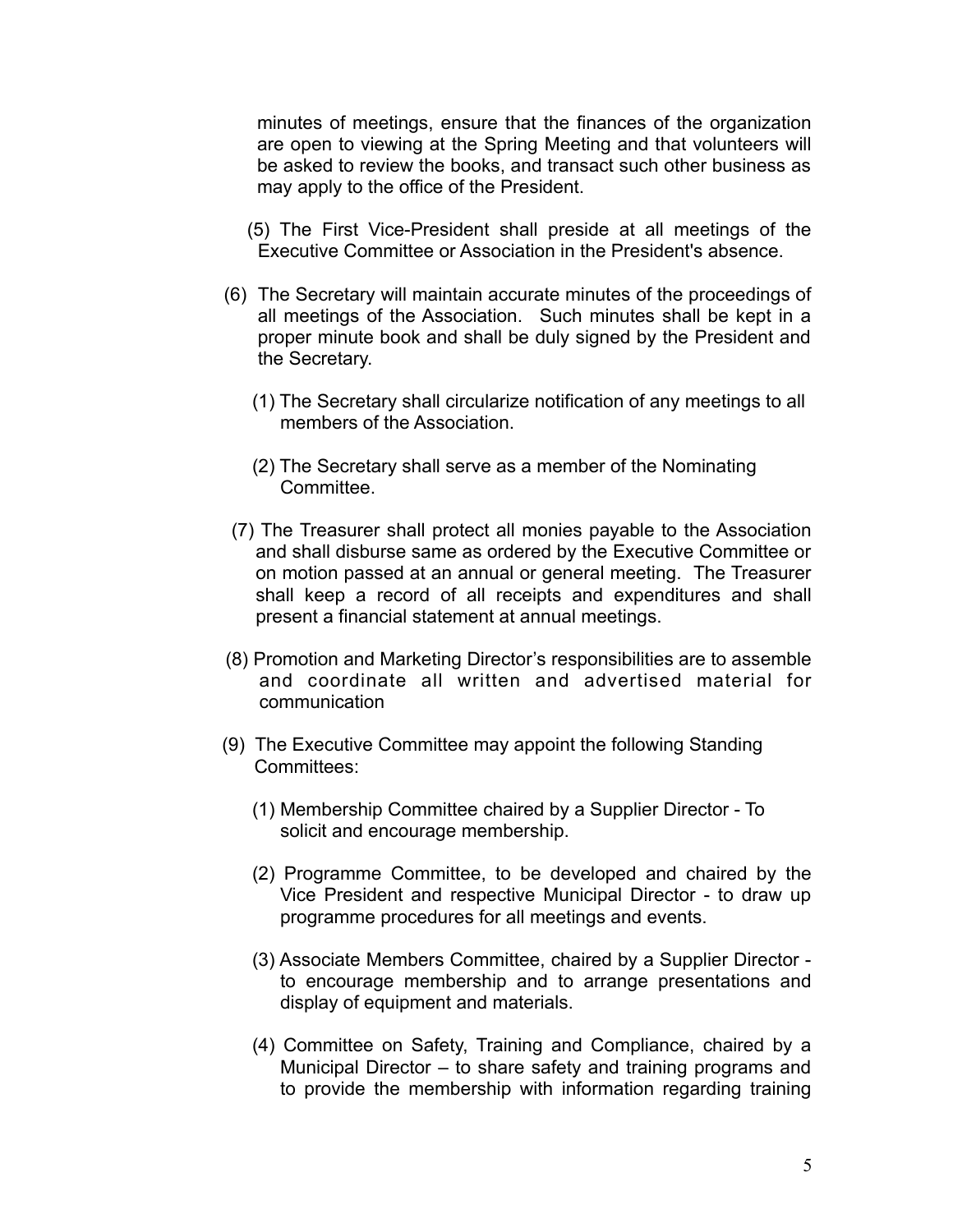and legislative changes; to advise the executive about upcoming regulatory changes, the impact on municipalities and make suitable recommendations to the Executive Committee.

 (10) The Directors may act as Committee Chairpersons if assigned by the Executive and shall be responsible for reviewing and preparing approved and proposed amendments to the Constitution and By-Laws.

#### **Article 6: Meetings**

- **6.** (1) The Spring Meeting of the Association shall be held once a year and the date will be determined by the Executive. At this meeting the new Executive will be elected and any other business of the Association be transacted.
	- (2) The Professional Development Day will be held once a year and the date will be determined by the Executive, at which time any current business of the Association may transacted.
	- (3) The Fall Equipment Show will be held once a year and the date to be determined by the Executive at which time any current business of the Association may be transacted.
	- (4) Special meetings may be called at the discretion of the President with the concurrence of the Executive when deemed necessary.
	- (5) 25% of Membership shall constitute a quorum.

#### **Article 7: Revenue**

- **7 .** (1) All Members shall pay annual dues as set forth in By-Law #4 (Section #4).
	- (2) The Executive Committee shall have authority to levy a charge upon the members of the Association attending special functions not specifically defined in By-Law #4.

#### **Article 8: Amendments**

**8.** Proposed amendments to the Constitution and By-Laws may be submitted to the Secretary in writing at least three months prior to the Annual Spring Meeting. Recommended amendments will be reviewed by the Executive and changes duly noted to members of the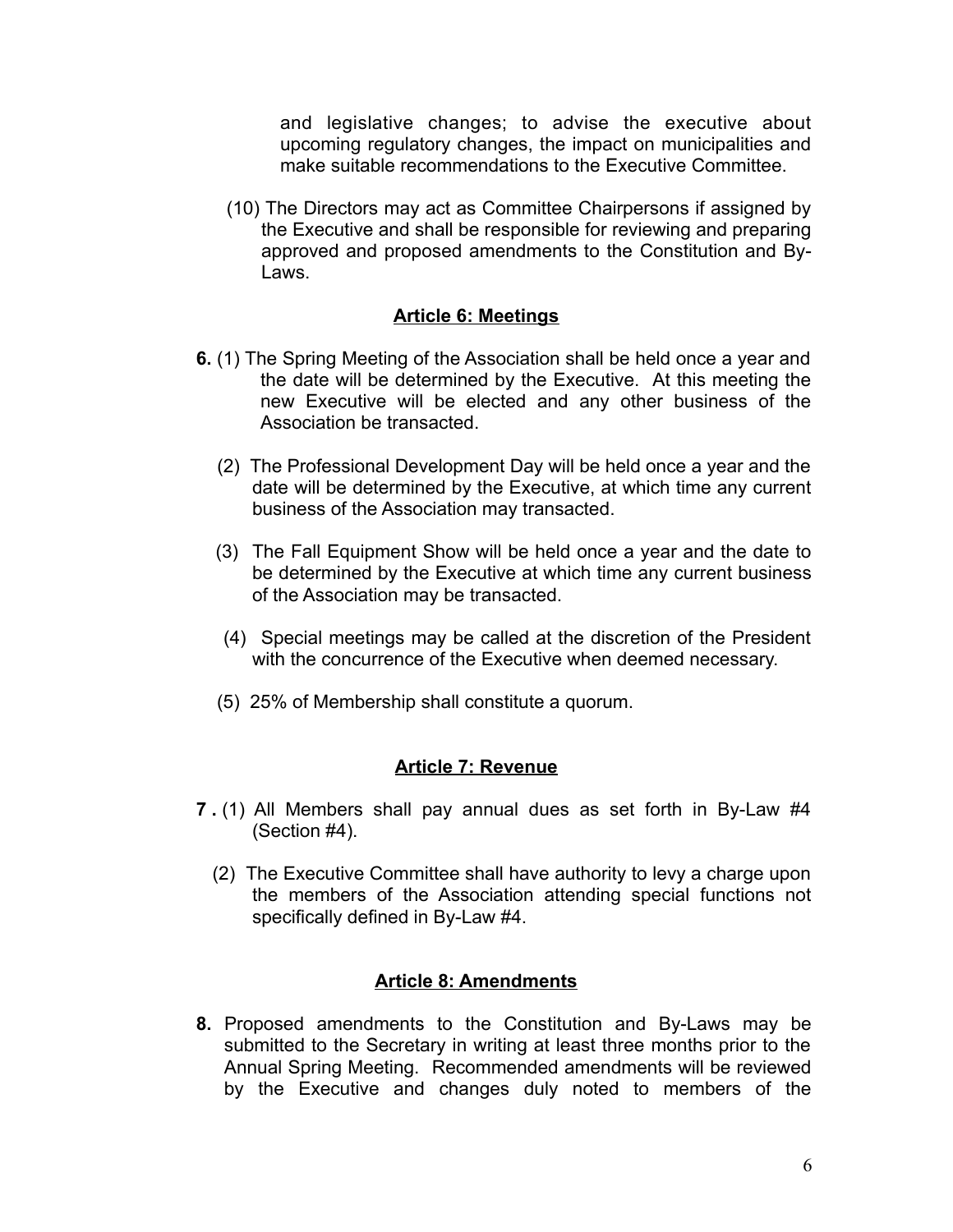association at the next association meeting. Amendments may also be made between Annual Spring Meetings by circulating the proposed amendments to the membership and if there is less than one third  $(1/3<sup>rd</sup>)$  of the membership objectionable to the proposed amendments, it shall then be incorporated into the Constitution or By-Laws.

# **By-Laws of the MEOA Constitution, 2014**

The By-Laws of the Municipal Equipment & Operations Association (Ontario) Inc. amend and reinforce that which has been established in Articles One through Nine of *The MEOA Constitution, 2006*.

# **By-Law 1 - Annual and General Meetings**

#### **Section 1**

- (1) All members may attend Meetings and Events and vote with the exceptions of clauses 3 (3), 3 (4) and 5 (4).
- (2) All members shall be encouraged to promote the Association's mission statement.

## **Section 2**

The order of business at the Annual "*Spring*" Meeting shall be as follows:

- (1) Opening remarks by the President
- (2) Providing minutes of previous meeting and business arising there from
- (3) Financial report (Spring)
- (4) Reports of Committees
- (5) General business
- (6) Notice of nominations as per By-Law #3
- (7) Election of Officers (Spring)
- (8) Amendments to the Constitution or By-Laws (Spring)
- (9) Adjournment

#### **By-Law 2 - Executive Committee**

#### **Section 1**

The Executive Committee shall meet as many times as deemed necessary by the President or by a request of a majority of the Executive Committee.

#### **Section 2**

Four members of the Executive Committee comprise a quorum.

#### **Section 3**

The Secretary shall record and maintain the minutes of the proceedings of Executive Meetings and these minutes shall be placed in the minute book of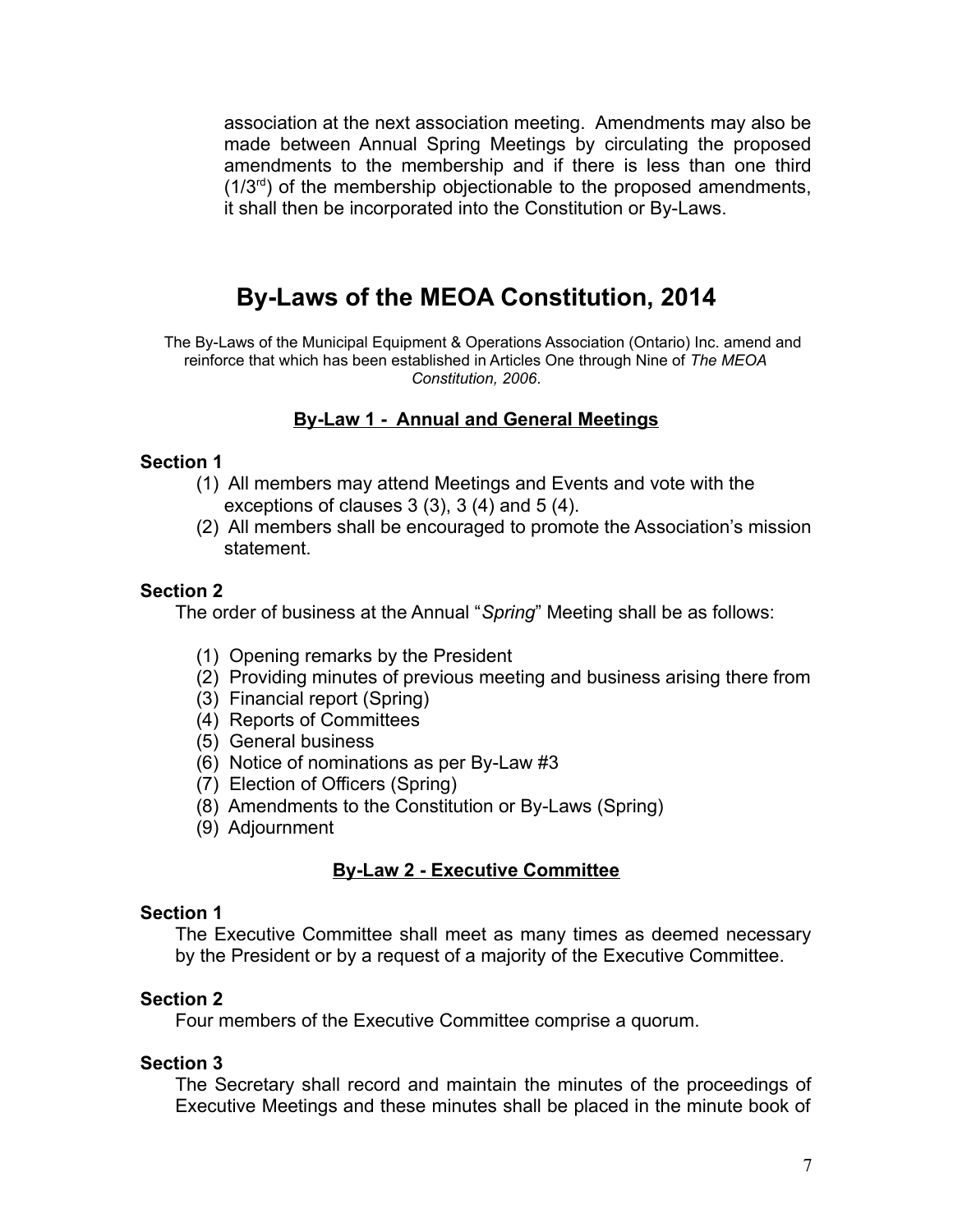the Association. All minutes of meetings shall be backed up on disk and forwarded to the Treasurer.

#### **Section 4**

The outgoing Executive Members shall provide the newly elected Executive Members with adequate information and orientation as to their Roles and Responsibilities.

#### **Section 5**

The President may assign each Municipal and Supplier Director their respective Chairperson roles at the first Executive Committee meeting after the Annual Elections.

## **By-Law 3 - Nomination and Election of Officers**

#### **Section 1**

The Past President and Secretary shall serve as two members of the fiveperson Nominating Committee, the three other members to be from the general membership.

#### **Section 2**

Nominations for any or all of the respective offices shall be filed with the Nominating Committee not more than one week prior to the Annual Spring Meeting. To be eligible as a nominee confirmation must be confirmed in person at the time of election or by written proxy to the past president in the days prior to the election. In the event of insufficient nominations, further nominations will be solicited at the annual meeting.

#### **Section 3**

There should be a minimum of two members nominated for each office of the Executive Committee.

#### **Section 4**

Any office of the Executive Committee at the time of the election shall be open to further nomination from the floor.

#### **Section 5**

The Past President shall serve, as Chairperson for the election of officers and along with the Secretary shall be responsible for arranging scrutinisers for the counting and tabulation of the ballots.

#### **Section 6**

All elections shall be by majority vote and by secret ballot only.